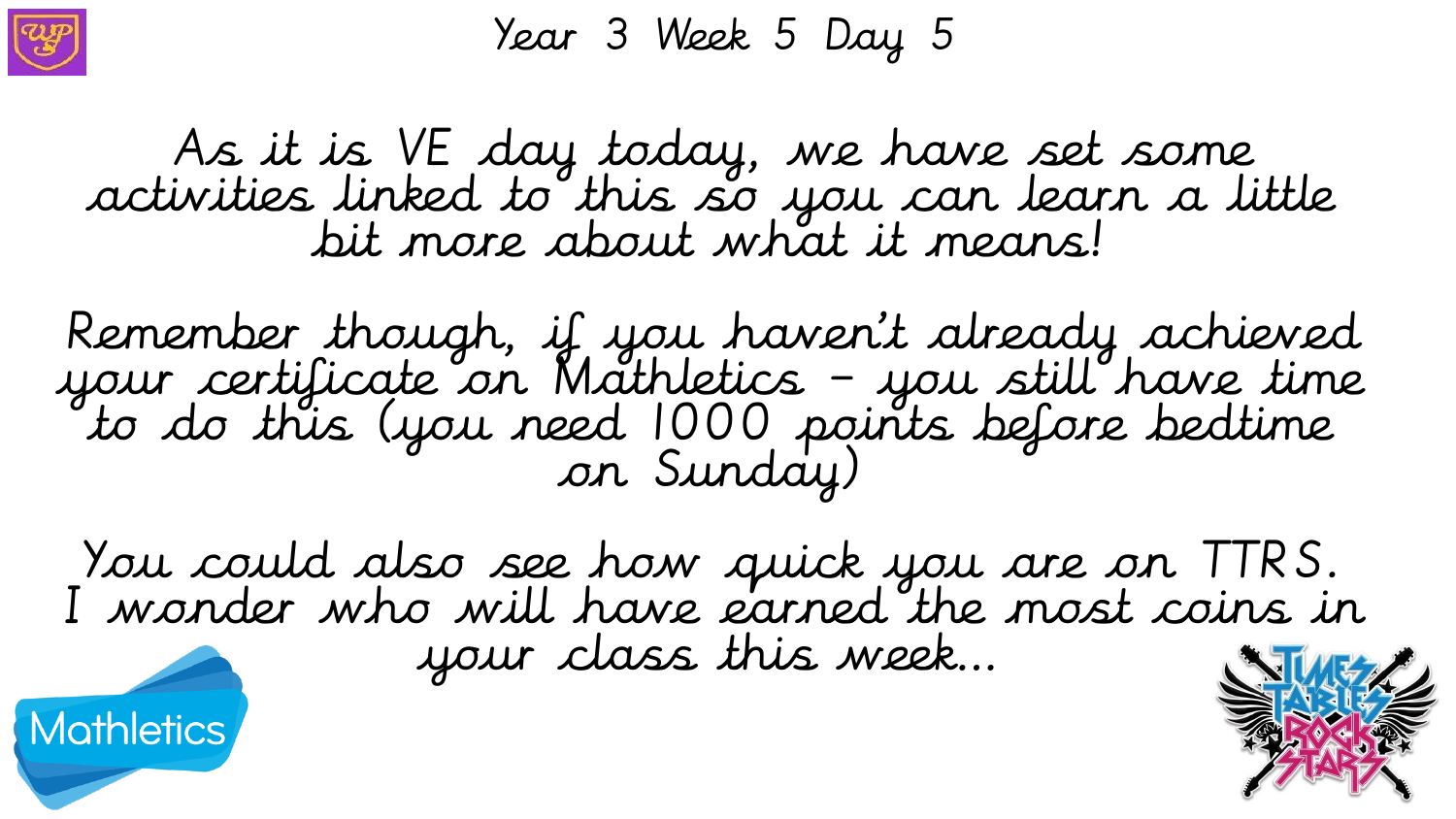Spellings

Mini Spelling Test – ask your adult/sibling to test you on this weeks spellings! How many did you get correct?

1. women 2. reign 3. appear 4. through 5. various 6. separate 7. possession 8. occasion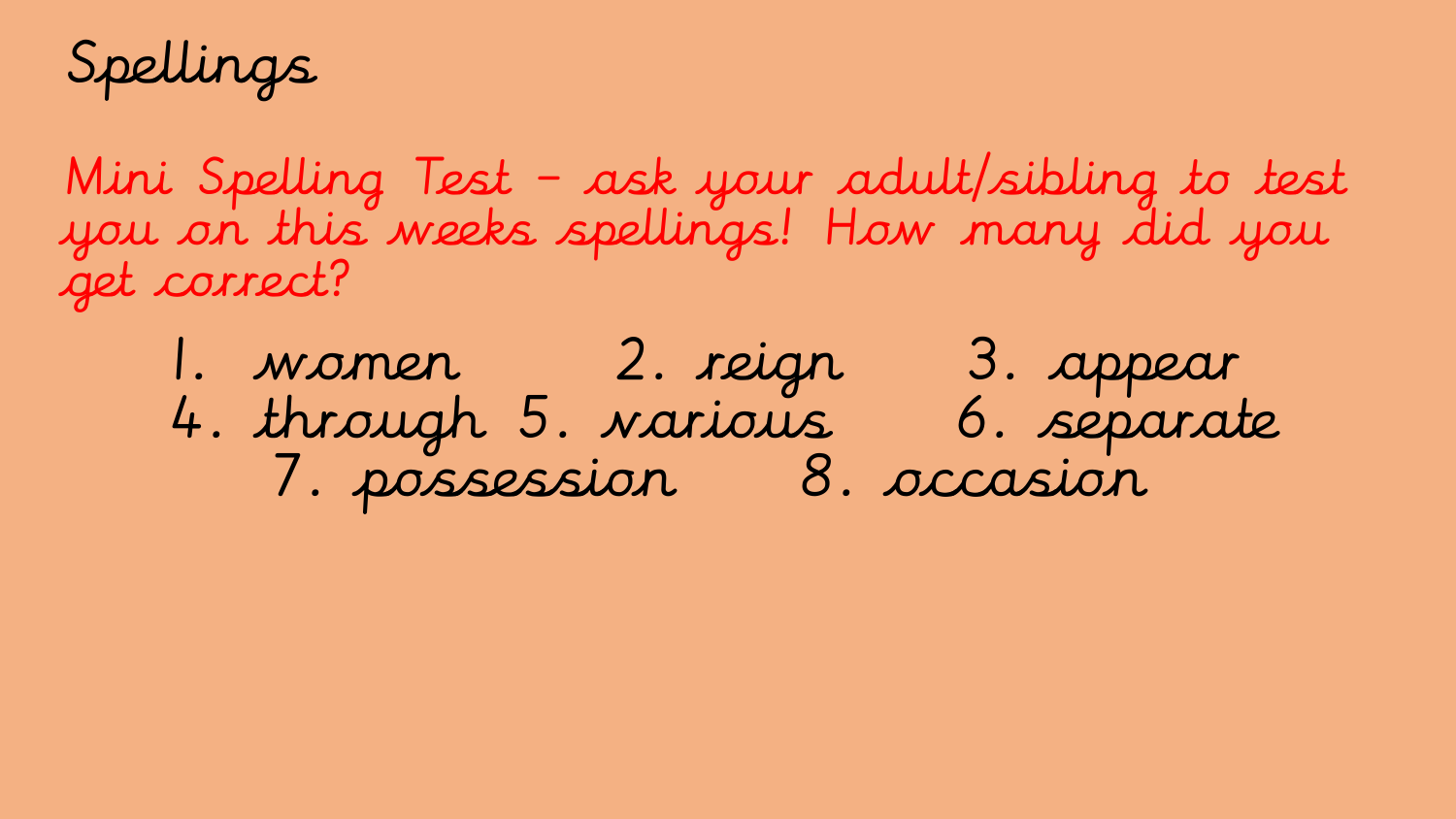### **VE Day**

#### What is VE Day?

VE Day stands for Victory in Europe Day, and is celebrated on 8th May. Although it was not the end of the Second World War, it was the end of the fighting in Europe.

#### How did it happen?

In April 1945, Hitler died. This meant that the Germans had to surrender their

part in the Second World War to the Western armies. The German President of the Third Reich (the German army), gave orders that General Jodi should go to the American army Head Quarters in France. Here, Jodl surrendered to the Western and Russian officers, and agreed to all their demands.

#### **The Announcement**

The British people began celebrating as soon as they heard the news! Bell ringers in churches around the country, were ready to ring out the good news when an official notice was given.

> The British Prime Minister, Winston Churchill, made the following announcement at 19.40, 7th May.

"In accordance with arrangements between three great powers, tomorrow, Tuesday, will be treated as Victory in Europe Day and will be regarded as a holiday."



#### **The Effects of War**

In Britain, during the war in Europe, half a million homes were destroyed, thousands of ordinary people were killed and millions of lives had been torn apart.



The three great powers were:

- · Great Britain
- · Soviet Union (Russia)
- · France

#### **Bring on the Celebrations!**

People began decorating the streets with banners, bunting and ribbons. They had street parties, neighbours shared food, and listened to the radio news programmes.

King George VI and the Queen appeared eight times on the balcony of Buckingham Palace, and their two daughters, Princess Margaret and Princess Elizabeth - who is now Her Majesty the Queen - walked in the huge crowds in London!



#### The End of the VE Day

Buckingham Palace was lit up in floodlights for the first time in six years since the war began, and two searchlights formed a V, the sign of peace, above St Paul's Cathedral in London.

All the lights were turned off again the next day.





Although everyone was pleased the war in Europe had come to an end, many people would have also felt sad, for the family and friends who had been killed.

#### **VE Day**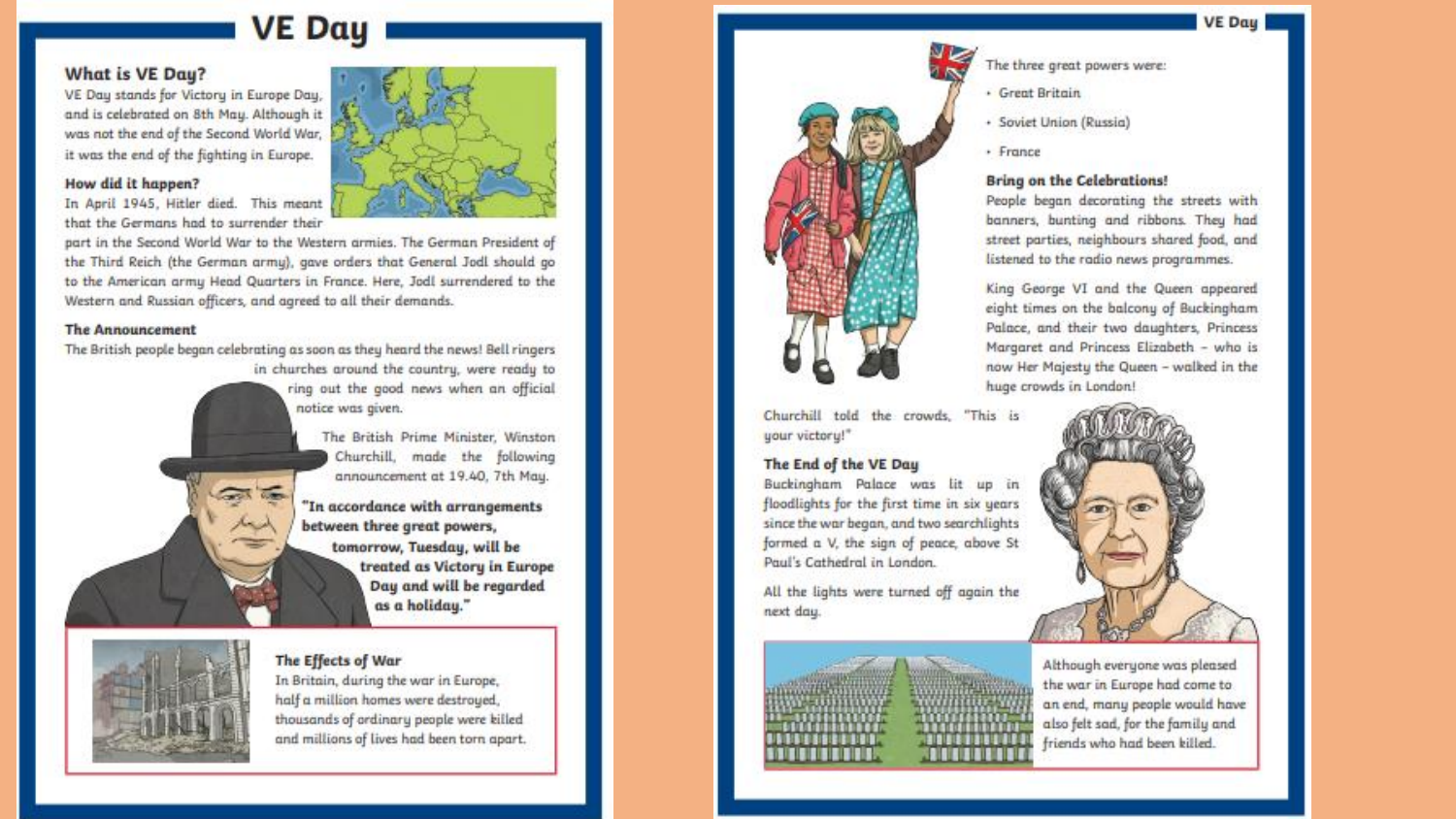## Read the information about VE day and answer the questions carefully.

- 1. What did VE day mean?
- 2. What had happened for VE day to be announced?
- 3. How would people know that there was good news?
- 4. Name two effects that war in Europe had on British people.
- 5. Who was Winston Churchill?
- 6. Why did he announce that the next day, Tuesday would be a holiday?
- 7. Why would someone have felt sad on VE day?
- 8. What unusual thing did princesses do on that day?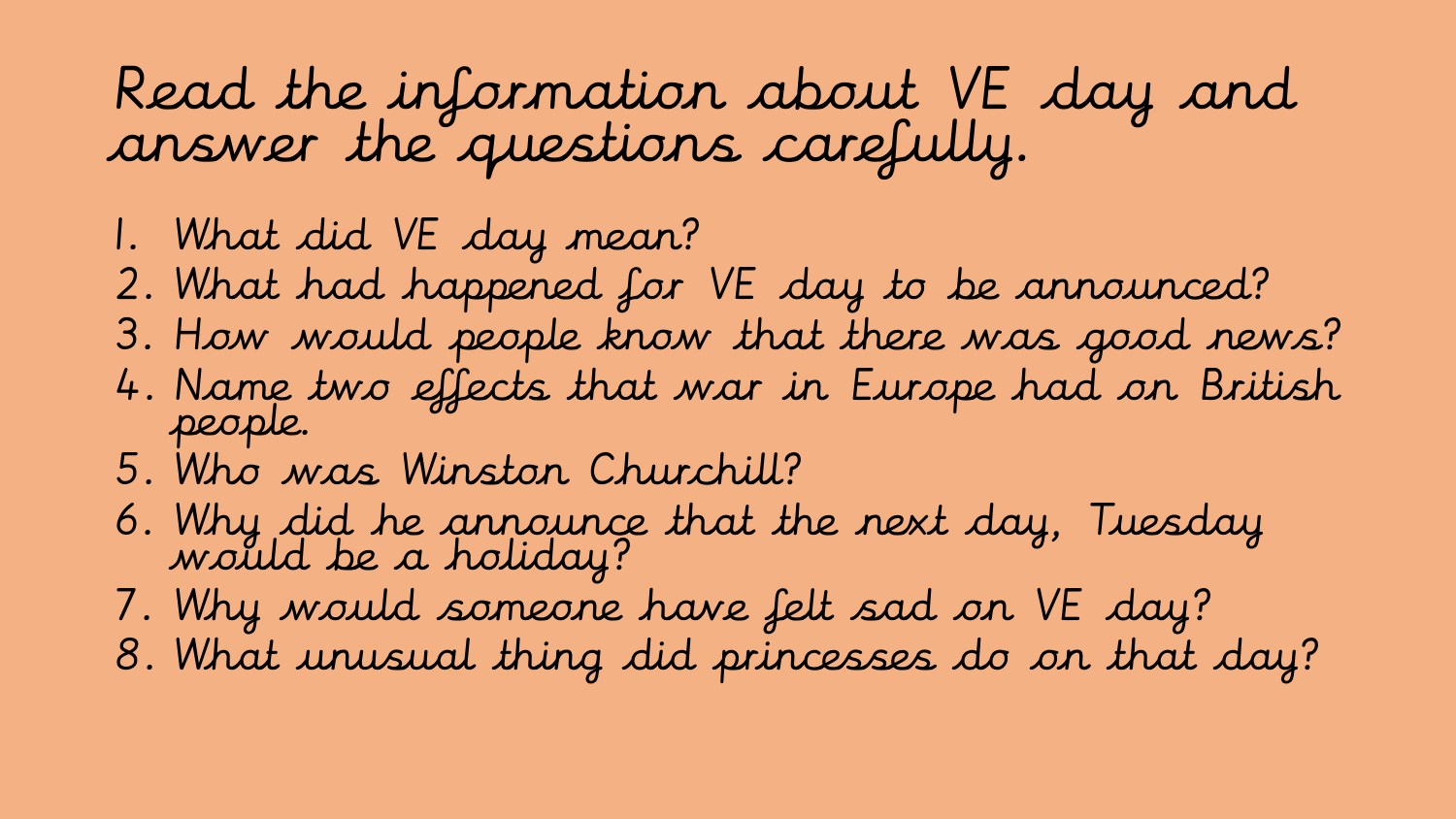# HOTs

Can you carry out any extra research about VE day? Could you create a poster/leaflet to explain to other children what VE day means?

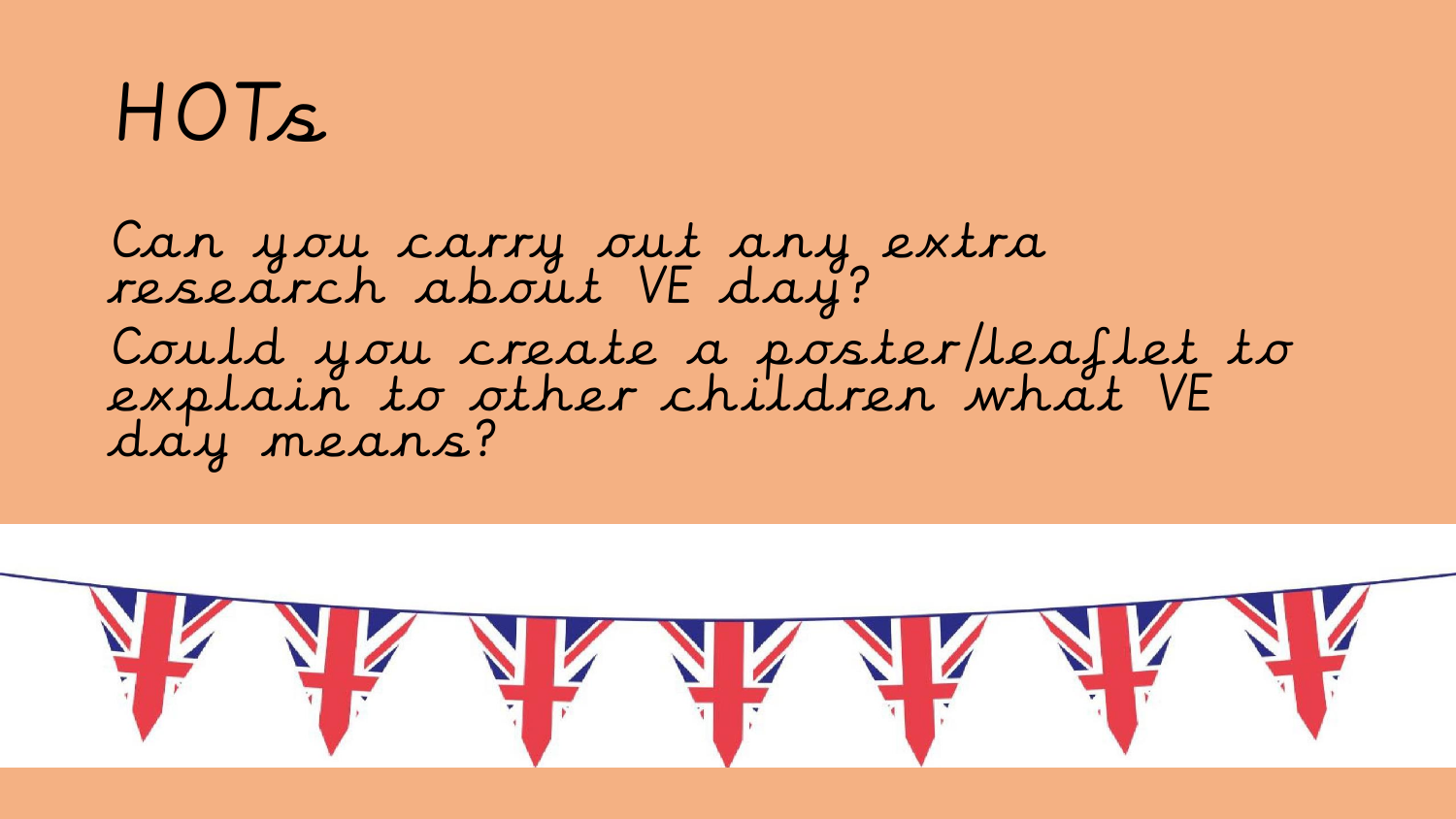## Art

- We want you to get creative and create us a collage!
- Collect as many different materials as you can – from your garden, from your kitchen, when out on a walk and use these materials to create us a fun collage!